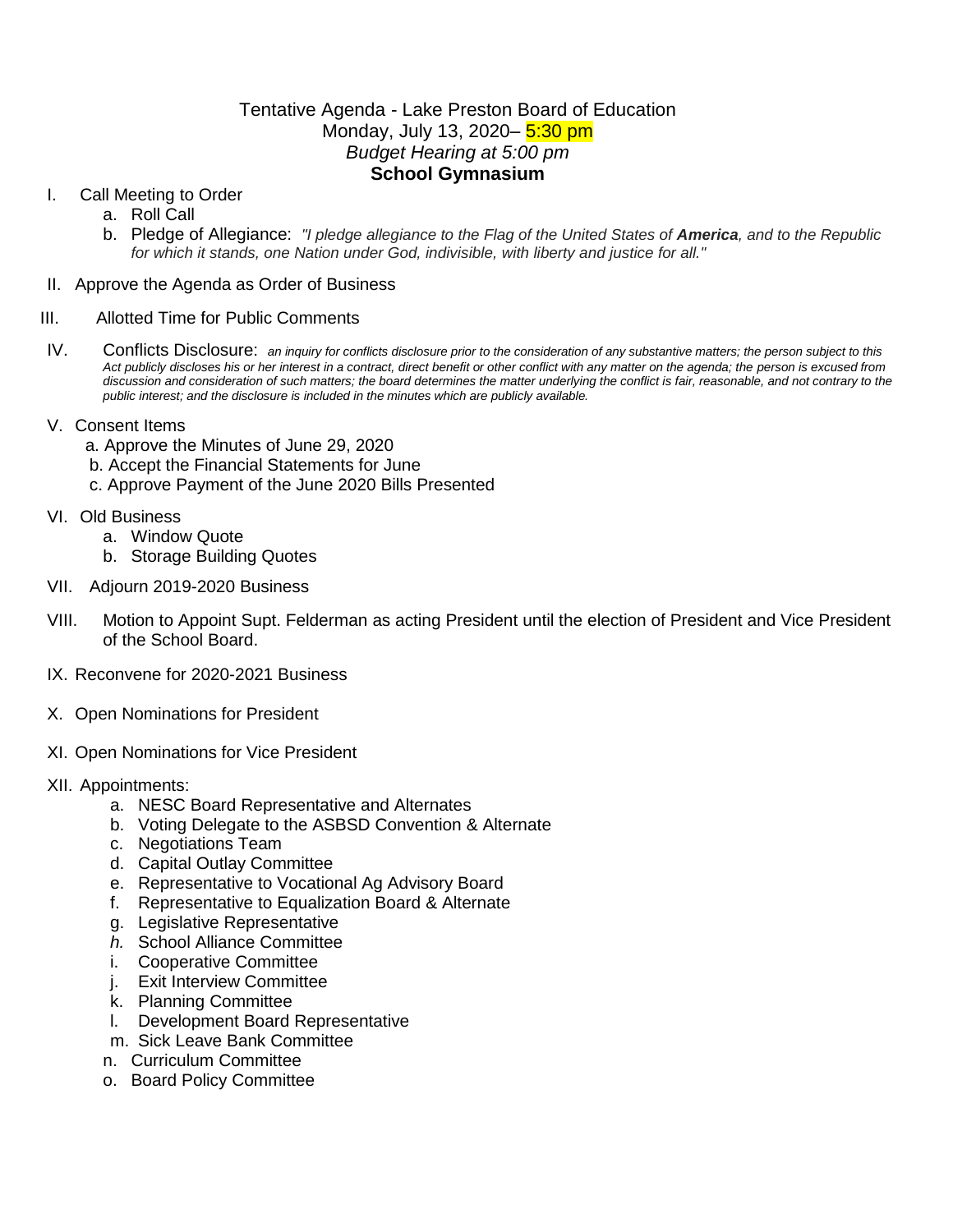# XIII. Authorizations:

- a. Business Manager as Board Clerk, Board Treasurer, Investment Officer, and Privacy Official
- b. Official Depositories
- c. School Attorney(s)
- d. Official Newspaper
- e. Secondary Principal as Dir. of Title I, Special Education Director and Section 504 Officer also giving the Business Manager authority to sign for all of the above listed programs
- f. Superintendent as Director of Title III, Title VI, and Title IX, Custodial Accounts, Food Service, Coordinator for NES and all federally funded programs; also giving the Business Manager authority to sign for all of the above listed programs
- g. Guidance Counselor as Title I Homeless Liaison
- h. Kingsbury County Sheriff as Truancy Officer
- i. Superintendent/Business Manager/Principal to close school in emergency situations
- j. Membership in ASBSD
- k. Participation in NESC and the NESC Special Education Comprehensive Plan
- l. Participation in Mutual Bus Assistance Pact
- m. Membership to SD United Schools Association
- n. South Dakota Board of Regent Universities / LPSD Teacher Education Program

# XIV. Approvals:

- a. Set Athletic Season Passes
- b. Set Admission Prices
- c. Set Board Meeting Dates and Times
- d. Set Board Compensation
- e. Set Meal Prices
- f. Set Bonds for Business Manager, Superintendent and Other Personnel
- XV. Review/Discussion Items
	- a. Back to School Update
	- b. Discuss Virtual ASBSD/SASD Joint Conference
	- c. Discuss School Board Meet & Greet
	- d. Discuss ASBSD Board Policy Services
	- e. Handbook and Policy Adjustments
- XVI. New Business
	- a. Accept Resignations (if necessary)
	- b. Approve Open Enrollments
	- c. Approve Contract(s)
	- d. Approve Child Nutrition Prime Vendor Contract
	- e. Approve July 2020 Bills
	- f. Approve 2020-21 Wellness Policy
	- g. Approve 2020-21 School Improvement Plan
	- h. Approve 2020-21 Comprehensive Plan
	- i. Approve Cooperative Agreements
	- j. Out of District School Bus Pick-Up Points
	- k. Declare Items as Surplus Property
	- l. Board Policy Adjustments
- XVII. Reports
	- a. NESC Report J. Olson
	- b. Business Office Report K. Curd
	- c. Secondary Principal Report M. Bothun
	- d. Supt/AD/Elementary Principal Report D. Felderman